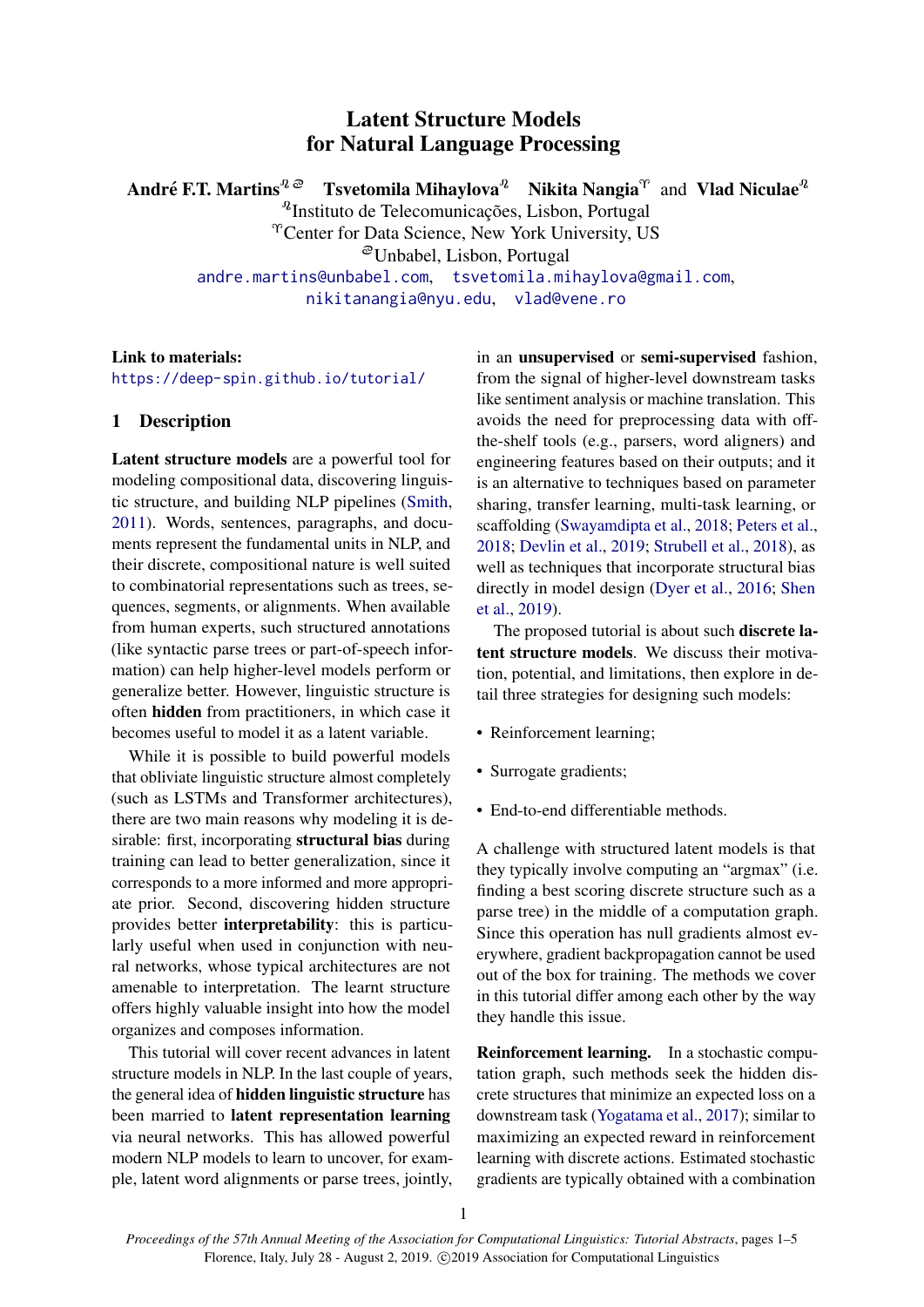of Monte Carlo sampling and the score function estimator (a.k.a. REINFORCE, [Williams,](#page-4-5) [1992\)](#page-4-5). Such estimators often suffer from instability and high variance, requiring care [\(Havrylov et al.,](#page-3-3) [2019\)](#page-3-3).

Surrogate gradients. Such techniques usually involve approximating the gradient of a discrete, argmax-like mapping by the gradient of a continuous relaxation. Examples are the straight-through estimator [\(Bengio et al.,](#page-3-4) [2013\)](#page-3-4) and the structured projection of intermediate gradients optimization technique (SPIGOT; [Peng et al. 2018\)](#page-3-5). In stochastic graphs, surrogate gradients yield biased but lower-variance gradient estimators compared to the score function estimator. Related is the Gumbel softmax [\(Jang et al.,](#page-3-6) [2017;](#page-3-6) [Maddison et al.,](#page-3-7) [2017;](#page-3-7) [Choi et al.,](#page-3-8) [2018;](#page-3-8) [Maillard and Clark,](#page-3-9) [2018\)](#page-3-9), which uses the reparametrization trick and a temperature parameter to build a continuous surrogate of the argmax operation, which one can then differentiate over. Structured versions were recently explored by [Corro and Titov](#page-3-10) [\(2019a,](#page-3-10)[b\)](#page-3-11). One limitation of straight-through estimators is that backpropagating with respect to the sample-independent means may cause discrepancies between the forward and backward pass, which biases learning.

End-to-end differentiable approaches. Here, we directly replace the argmax by a continuous relaxation for which the exact gradient can be computed and backpropagated normally. Examples are structured attention networks and related work [\(Kim et al.,](#page-3-12) [2017;](#page-3-12) [Maillard et al.,](#page-3-13) [2017;](#page-3-13) [Liu and La](#page-3-14)[pata,](#page-3-14) [2018;](#page-3-14) [Mensch and Blondel,](#page-3-15) [2018\)](#page-3-15), which use marginal inference, or SparseMAP [\(Niculae et al.,](#page-3-16) [2018a,](#page-3-16)[b\)](#page-3-17), a new inference strategy which yields a sparse set of structures. While the former is usually limited in which the downstream model can only depend on local substructures (not the entire latent structure), the latter allows combining the best of both worlds. Another line of work imbues structure into neural attention via sparsity-inducing priors [\(Martins and Astudillo,](#page-3-18) [2016;](#page-3-18) [Niculae and Blondel,](#page-3-19) [2017;](#page-3-19) [Malaviya et al.,](#page-3-20) [2018\)](#page-3-20).

This tutorial will highlight connections among all these methods, enumerating their strengths and weaknesses. The models we present and analyze have been applied to a wide variety of NLP tasks, including sentiment analysis, natural language inference, language modeling, machine translation, and semantic parsing. In addition, evaluations specific to latent structure recovery have been proposed [\(Nangia and Bowman,](#page-3-21) [2018;](#page-3-21) [Williams et al.,](#page-4-6) [2018\)](#page-4-6). Examples and evaluation will be covered throughout the tutorial. After attending the tutorial, a practitioner will be better informed about which method is best suited for their problem.

## 2 Type of Tutorial & Relationship to Recent Tutorials

The proposed tutorial mixes the introductory and cutting-edge types. It will offer a gentle introduction to recent advances in structured modeling with discrete latent variables, which were not previously covered in any ACL/EMNLP/IJCNLP/NAACL related tutorial.

The closest related topics covered in recent tutorials at NLP conferences are:

- Variational inference and deep generative models [\(Aziz and Schulz,](#page-3-22) [2018\)](#page-3-22);  $<sup>1</sup>$  $<sup>1</sup>$  $<sup>1</sup>$ </sup>
- Deep latent-variable models of natural language [\(Kim et al.,](#page-3-23) [2018\)](#page-3-23).<sup>[2](#page-1-1)</sup>

Our tutorial offers a complementary perspective in which the latent variables are structured and discrete, corresponding to linguistic structure. We will briefly discuss the modeling alternatives above in the final discussion.

### 3 Outline

Below we sketch an outline of the tutorial, which will take three hours, separated by a 30-minutes coffee break.

- 1. Introduction (30 min)
	- Why latent variables?
	- Motivation and examples of latent structure in NLP
	- Continuous vs. discrete latent variables
	- Bypassing latent variables
		- Pipelines / external classifiers
		- Transfer learning / parameter sharing
		- Multi-task learning
	- Challenges: gradients of argmax
	- Categorical versus structured: the simplex and the marginal polytope
- 2. Reinforcement learning methods (30 min)

<span id="page-1-1"></span><span id="page-1-0"></span><sup>1</sup> <https://github.com/philschulz/VITutorial> 2 [http://nlp.seas.harvard.edu/](http://nlp.seas.harvard.edu/latent-nlp-tutorial.html) [latent-nlp-tutorial.html](http://nlp.seas.harvard.edu/latent-nlp-tutorial.html)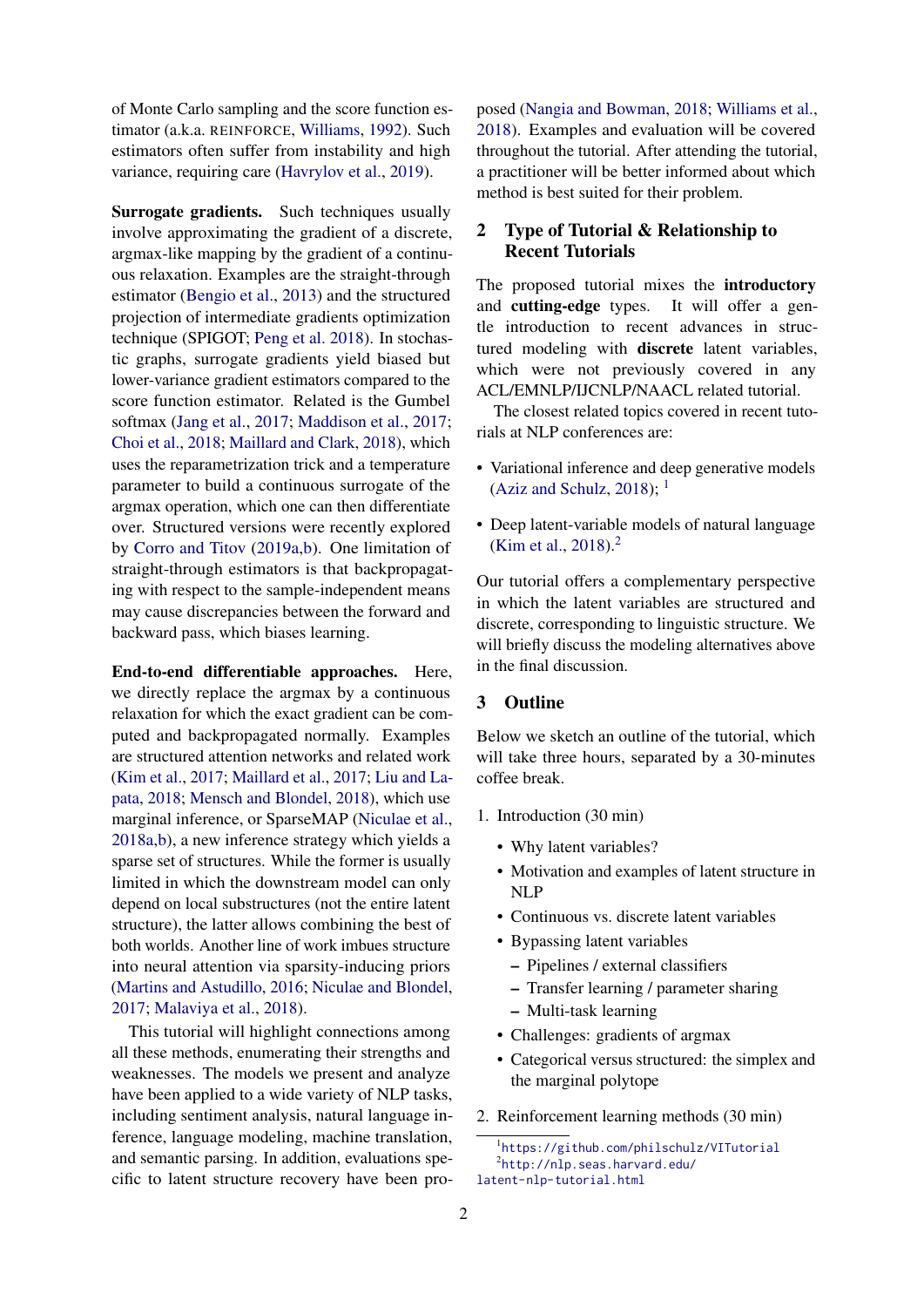- SPINN: parsing and classification with shared parameters
- Stochastic computation graphs
- The Score Function Estimator and REIN-FORCE (application: RL-SPINN with unsupervised parsing)
- Example: the ListOps diagnostic dataset benchmark
- Actor-critic methods & variance reduction
- 3. Surrogate gradient methods (30 min)
	- Unstructured: straight-through estimators
	- Structured: SPIGOT
	- Sampling categoricals with Gumbel-argmax
	- Gumbel-softmax: reparametrization and straight-through variants
	- Example: Gumbel Tree-LSTM to compose tree structures
	- Perturb-and-MAP / Perturb-and-parse

*Coffee break (30 min)*

- 4. End-to-end differentiable formulations (60 min)
	- Attention mechanisms & hidden alignments
	- Sparse and grouped attention mechanisms
	- Structured attention networks
	- Example: dense / sparse differentiable dynamic programming
	- SparseMAP
	- Relationships with gradient approximation
	- Example: Natural language inference with latent structure (matchings and trees)
- 5. Closing Remarks and Discussion (30 min)
	- Is it Syntax? Addressing if existing methods learn recognizable grammars
	- Alternative perspectives:
		- Structural bias in model design
		- Deep generative models with continuous latent variables
	- Current open problems and discussion.

### 4 Breadth

We aim to provide the first unified perspective into multiple related approaches. Of the 31 referenced works, only 6 are co-authored by the presenters. In the outline, the first half presents exclusively work by other researchers and the second half present a mix of our own work and other people's work.

#### 5 Prerequisites and reading

The audience should be comfortable with:

- math: basics of differentiability.
- language: basic familiarity with the building blocks of structured prediction problems in NLP, e.g., syntax trees and dependency parsing.
- machine learning: familiarity with neural networks for NLP, basic understanding of backpropagation and computation graphs.

### 6 Instructors

André Martins<sup>[3](#page-2-0)</sup> is the Head of Research at Unbabel, a research scientist at Instituto de Telecomunicações, and an invited professor at Instituto Superior Técnico in the University of Lisbon. He received his dual-degree PhD in Language Technologies in 2012 from Carnegie Mellon University and Instituto Superior Técnico. His research interests include natural language processing, machine learning, deep learning, and optimization. He received a best paper award at the Annual Meeting of the Association for Computational Linguistics (ACL) for his work in natural language syntax, and a SCS Honorable Mention at CMU for his PhD dissertation. He is one of the co-founders and organizers of the Lisbon Machine Learning Summer School (LxMLS). He co-presented tutorials at NAACL in 2012, EACL in 2014, and EMNLP in 2014. He co-organized the NAACL 2019 Workshop on Structured Prediction for NLP ([http://structuredprediction.](http://structuredprediction.github.io/SPNLP19) [github.io/SPNLP19](http://structuredprediction.github.io/SPNLP19)) and the ICLR 2019 Workshop "Deep Reinforcement Learning Meets Structured Prediction".

**Tsvetomila Mihaylova**<sup>[4](#page-2-1)</sup> is a PhD student in the DeepSPIN project at Instituto de Telecomunicações in Lisbon, Portugal, supervised by André Martins. She is working on empowering neural networks with a planning mechanism for structural search. She has a master's degree in Information Retrieval from the Sofia University, where she was also a teaching assistant in Artificial Intelligence. She is part of the organizers of a shared task in SemEval 2019.

<span id="page-2-1"></span><span id="page-2-0"></span><sup>3</sup> <https://andre-martins.github.io> 4 <https://tsvm.github.io>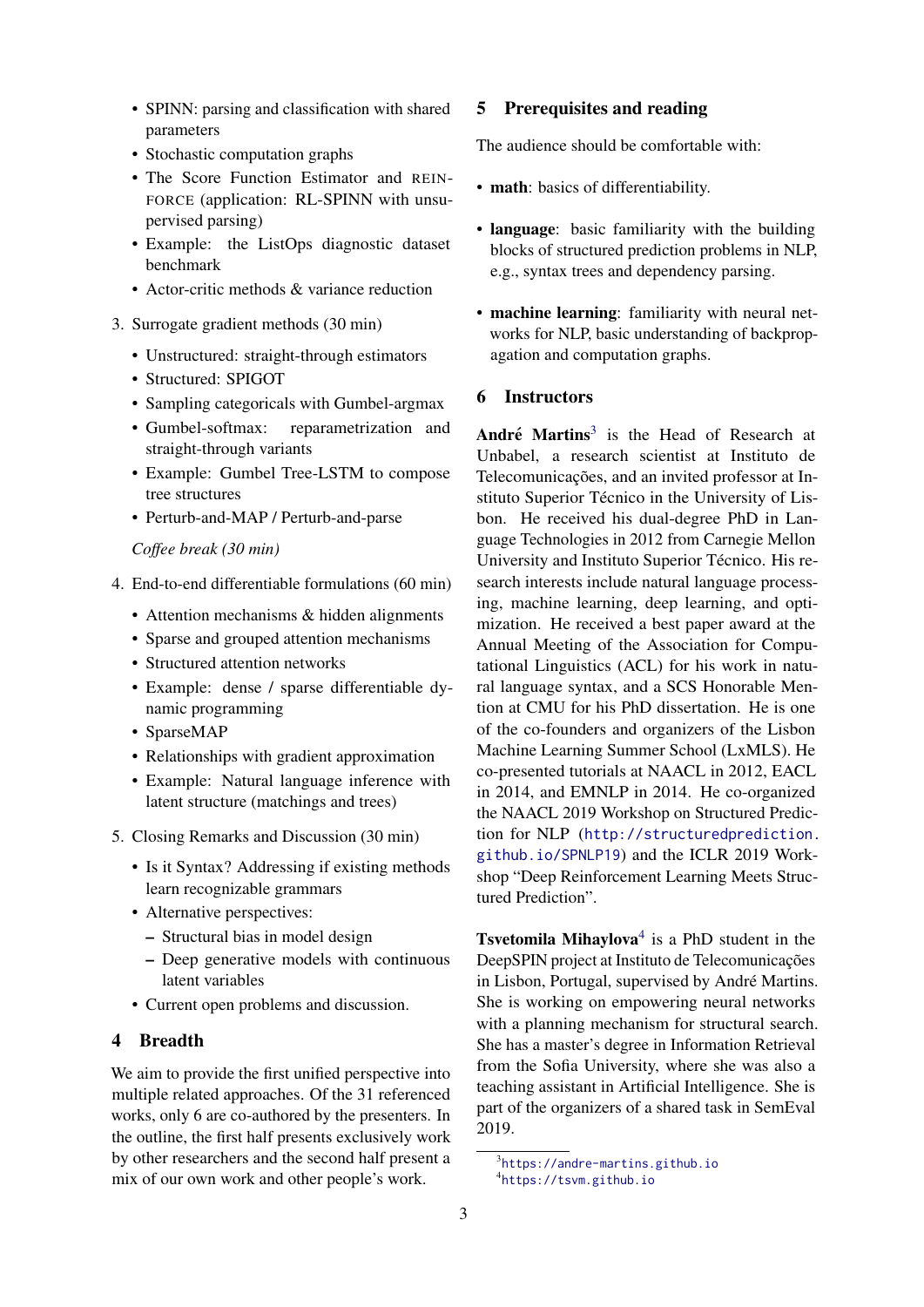Nikita Nangia<sup>[5](#page-3-24)</sup> is a PhD student at New York University, advised by Samuel Bowman. She is working on building neural network systems in NLP that simultaneously do structured prediction and representation learning. This work focuses on finding structure in language without direct supervision and using it for semantic tasks like natural language inference and summarization.

Vlad Niculae $<sup>6</sup>$  $<sup>6</sup>$  $<sup>6</sup>$  is a postdoc in the DeepSPIN</sup> project at the Instituto de Telecomunicações in Lisbon, Portugal. His research aims to bring structure and sparsity to neural network hidden layers and latent variables, using ideas from convex optimization, and motivations from natural language processing. He earned a PhD in Computer Science from Cornell University in 2018. He received the inaugural Cornell CS Doctoral Dissertation Award, and co-organized the NAACL 2019 Workshop on Structured Prediction for NLP ([http://](http://structuredprediction.github.io/SPNLP19) [structuredprediction.github.io/SPNLP19](http://structuredprediction.github.io/SPNLP19)).

#### References

- <span id="page-3-22"></span>Wilker Aziz and Philip Schulz. 2018. [Variational in](https://www.aclweb.org/anthology/P18-5003)[ference and deep generative models.](https://www.aclweb.org/anthology/P18-5003) In *Proc. ACL Tutorial Abstracts*.
- <span id="page-3-4"></span>Yoshua Bengio, Nicholas Léonard, and Aaron Courville. 2013. [Estimating or propagating gradi](https://arxiv.org/abs/1308.3432)[ents through stochastic neurons for conditional com](https://arxiv.org/abs/1308.3432)[putation.](https://arxiv.org/abs/1308.3432) *preprint arXiv:1308.3432*.
- <span id="page-3-8"></span>Jihun Choi, Kang Min Yoo, and Sang-goo Lee. 2018. [Learning to compose task-specific tree structures.](https://arxiv.org/abs/1707.02786) In *Proc. AAAI*.
- <span id="page-3-10"></span>Caio Corro and Ivan Titov. 2019a. [Differentiable](https://openreview.net/forum?id=BJlgNh0qKQ) [Perturb-and-Parse: Semi-supervised parsing with a](https://openreview.net/forum?id=BJlgNh0qKQ) [structured variational autoencoder.](https://openreview.net/forum?id=BJlgNh0qKQ) In *Proc. ICLR*.
- <span id="page-3-11"></span>Caio Corro and Ivan Titov. 2019b. [Learning latent trees](https://caio-corro.fr/pdf/acl2019.pdf) [with stochastic perturbations and differentiable dy](https://caio-corro.fr/pdf/acl2019.pdf)[namic programming.](https://caio-corro.fr/pdf/acl2019.pdf) In *Proc. ACL*.
- <span id="page-3-1"></span>Jacob Devlin, Ming-Wei Chang, Kenton Lee, and Kristina Toutanova. 2019. [BERT: Pre-training of](https://www.aclweb.org/anthology/N19-1423) [deep bidirectional transformers for language under](https://www.aclweb.org/anthology/N19-1423)[standing.](https://www.aclweb.org/anthology/N19-1423) In *Proc. NAACL-HLT*.
- <span id="page-3-2"></span>Chris Dyer, Adhiguna Kuncoro, Miguel Ballesteros, and Noah A Smith. 2016. [Recurrent neural network](https://arxiv.org/abs/1602.07776) [grammars.](https://arxiv.org/abs/1602.07776) In *Proc. NAACL-HLT*.
- <span id="page-3-3"></span>Serhii Havrylov, Germán Kruszewski, and Armand Joulin. 2019. [Cooperative learning of disjoint syn](https://www.aclweb.org/anthology/N19-1115)[tax and semantics.](https://www.aclweb.org/anthology/N19-1115) In *Proc. NAACL-HLT*.
- <span id="page-3-6"></span>Eric Jang, Shixiang Gu, and Ben Poole. 2017. [Cate](https://arxiv.org/abs/1611.01144)[gorical reparametrization with Gumbel-Softmax.](https://arxiv.org/abs/1611.01144) In *Proc. ICLR*.
- <span id="page-3-12"></span>Yoon Kim, Carl Denton, Loung Hoang, and Alexander M Rush. 2017. [Structured attention networks.](https://arxiv.org/abs/1702.00887) In *Proc. ICLR*.
- <span id="page-3-23"></span>Yoon Kim, Sam Wiseman, and Alexander Rush. 2018. [Deep latent variable models of natural language.](https://arxiv.org/pdf/1812.06834.pdf) In *Proc. EMNLP Tutorial Abstracts*.
- <span id="page-3-14"></span>Yang Liu and Mirella Lapata. 2018. [Learning struc](https://arxiv.org/abs/1705.09207)[tured text representations.](https://arxiv.org/abs/1705.09207) *TACL*, 6:63–75.
- <span id="page-3-7"></span>Chris J Maddison, Andriy Mnih, and Yee Whye Teh. 2017. [The concrete distribution: A continuous relax](https://arxiv.org/abs/1611.00712)[ation of discrete random variables.](https://arxiv.org/abs/1611.00712) In *Proc. ICLR*.
- <span id="page-3-9"></span>Jean Maillard and Stephen Clark. 2018. [Latent Tree](http://aclweb.org/anthology/W18-2903) [Learning with Differentiable Parsers:Shift-Reduce](http://aclweb.org/anthology/W18-2903) [Parsing and Chart Parsing.](http://aclweb.org/anthology/W18-2903) In *Proc. ACL*.
- <span id="page-3-13"></span>Jean Maillard, Stephen Clark, and Dani Yogatama. 2017. [Jointly learning sentence embeddings and](https://arxiv.org/abs/1705.09189) [syntax with unsupervised tree-LSTMs.](https://arxiv.org/abs/1705.09189) *preprint arXiv:1705.09189*.
- <span id="page-3-20"></span>Chaitanya Malaviya, Pedro Ferreira, and Andre FT ´ Martins. 2018. [Sparse and constrained attention for](https://arxiv.org/abs/1805.08241) [neural machine translation.](https://arxiv.org/abs/1805.08241) In *Proc. ACL*.
- <span id="page-3-18"></span>André FT Martins and Ramón Fernandez Astudillo. 2016. [From softmax to sparsemax: A sparse model](https://arxiv.org/abs/1602.02068) [of attention and multi-label classification.](https://arxiv.org/abs/1602.02068) In *Proc. ICML*.
- <span id="page-3-15"></span>Arthur Mensch and Mathieu Blondel. 2018. [Differen](https://arxiv.org/abs/1802.03676)[tiable dynamic programming for structured predic](https://arxiv.org/abs/1802.03676)[tion and attention.](https://arxiv.org/abs/1802.03676) In *Proc. ICML*.
- <span id="page-3-21"></span>Nikita Nangia and Samuel Bowman. 2018. [ListOps: A](https://arxiv.org/abs/1804.06028) [diagnostic dataset for latent tree learning.](https://arxiv.org/abs/1804.06028) In *Proc. NAACL Student Research Workshop*.
- <span id="page-3-19"></span>Vlad Niculae and Mathieu Blondel. 2017. [A regular](https://arxiv.org/abs/1705.07704)[ized framework for sparse and structured neural at](https://arxiv.org/abs/1705.07704)[tention.](https://arxiv.org/abs/1705.07704) In *Proc. NeurIPS*.
- <span id="page-3-16"></span>Vlad Niculae, Andre FT Martins, Mathieu Blondel, and ´ Claire Cardie. 2018a. [SparseMAP: Differentiable](https://arxiv.org/abs/1802.04223) [sparse structured inference.](https://arxiv.org/abs/1802.04223) In *Proc. ICML*.
- <span id="page-3-17"></span>Vlad Niculae, André FT Martins, and Claire Cardie. 2018b. [Towards dynamic computation graphs via](https://arxiv.org/abs/1809.00653) [sparse latent structure.](https://arxiv.org/abs/1809.00653) In *Proc. EMNLP*.
- <span id="page-3-5"></span>Hao Peng, Sam Thomson, and Noah A Smith. 2018. [Backpropagating through structured argmax using a](https://arxiv.org/abs/1805.04658) [SPIGOT.](https://arxiv.org/abs/1805.04658) In *Proc. ACL*.
- <span id="page-3-0"></span>Matthew Peters, Mark Neumann, Mohit Iyyer, Matt Gardner, Christopher Clark, Kenton Lee, and Luke Zettlemoyer. 2018. [Deep contextualized word repre](https://arxiv.org/abs/1802.05365)[sentations.](https://arxiv.org/abs/1802.05365) In *Proc. NAACL-HLT*.

<span id="page-3-25"></span><span id="page-3-24"></span><sup>5</sup> <https://woollysocks.github.io> 6 <https://vene.ro>